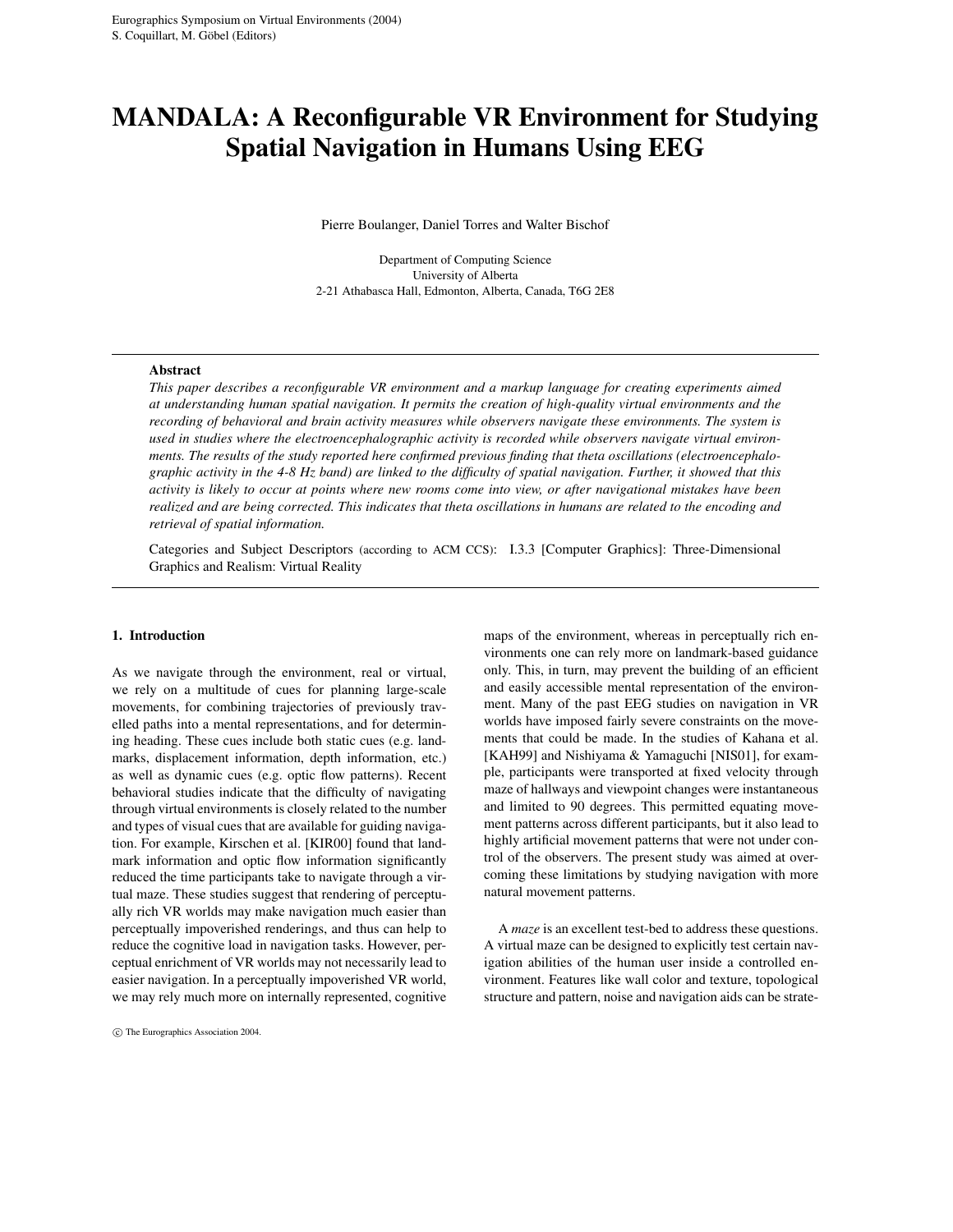gically placed and varied to analyze the behavioral response. At the same time, different recordings like the user's navigation pattern, time to find the exit and the number and type of committed errors, (such as reaching a dead-end corridor on a previously walked section) can provide information about the processes that take place in our natural navigation system (See Figure 1).

For this purpose a reconfigurable Virtual Reality tool named MANDALA, and its markup authoring language, was created. This paper describes the architecture, features and overall characteristics of this system.

The paper is organized as follows: A general overview of the spatial navigation experiment is described in order to illustrate the requirements of the system. The architecture of MANDALA is then shown and a more detailed description of its elements and features is provided. Some illustrative examples are shown along with their code. The general dynamics of a typical navigation experiment from the point of view of the tool is also described. Finally, we describe the current state of the MANDALA project and some recent experimental results obtained using this system.



**Figure 1:** *An observer navigating the maze with an EEG cap to monitor brain activities.*

#### **2. The Spatial Navigation Experiment**

Given the requirements outlined in the previous section, the VR software environment must be able to perform the following tasks:

- 1. Allow the construction of virtual environments in a simple way, so that there is not need for complicated data structure or CAD modelling packages to the setup of the maze geometry.
- 2. Present the user with a simple, clean, and realistic interface that behaves in a believable way, in real-time (60Hz), using a variety of input devices like a keyboard or a joystick.
- 3. Offer a flexible authoring and scripting language so that mazes geometry can be made interactive, including the parameters that need to be measured during the experimentation.
- 4. Provide means for automating usage of external hardware devices like the electroencephalographic reader when certain events inside the virtual world are triggered.
- 5. Provide the ability to keep a log of events and track the navigation of the user for off-line analysis.
- 6. Allow real time communication with external agents so that other systems can react to the events during maze navigation, review the navigation of the user and evaluate his performance, design new mazes on-the-go and present them to the user without suspending execution of the simulation.
- 7. Work with conventional computer monitors as well as with specialized VR hardware display devices such as an auto-stereo displays or a CAVE like environment.

With these constraints, the available options are greatly reduced. Languages like VRML cannot provide all the required flexibility with the expected performance, and adapting some existing graphic engine would have implied additional time to understand and restructure (when possible) other architectures that are frequently unfinished and unsupported. Buying a commercial product would imply additional economic resources and would still have to be adapted to the requirements of the experiment.

### **3. MANDALA: A Virtual Reality Tool**

The two main objectives of the MANDALA project are:

- 1. To create a flexible markup language that will:
	- Allow the definition of virtual worlds while encapsulating all complex 3D details so that experimentors without prior experience in computing science or Virtual Reality would be able to design and put their own experimental scenarios to work
	- Allow the definition and inclusion of libraries for simplifying the process of constructing the virtual environment.
	- Allow straightforward scripting for defining interactivity.
	- Allow communication routines so that attached devices can be controlled from within the maze without the need of implementing other modules.
	- Provide all required resources to build simple worlds, without restraining the possibility of building more complex one.
	- Although inspired by the requirements of this spatial navigation experiment, this toolkit is domainindependent and can be seamlessly adapted to different experiments.
- 2. To provide an architecture (and its implementation) that:
	- Is compatible with the MANDALA Markup Language (MML) definition and implements all of its features
	- Provides all the advantages and essential characteristics of a modern graphic engine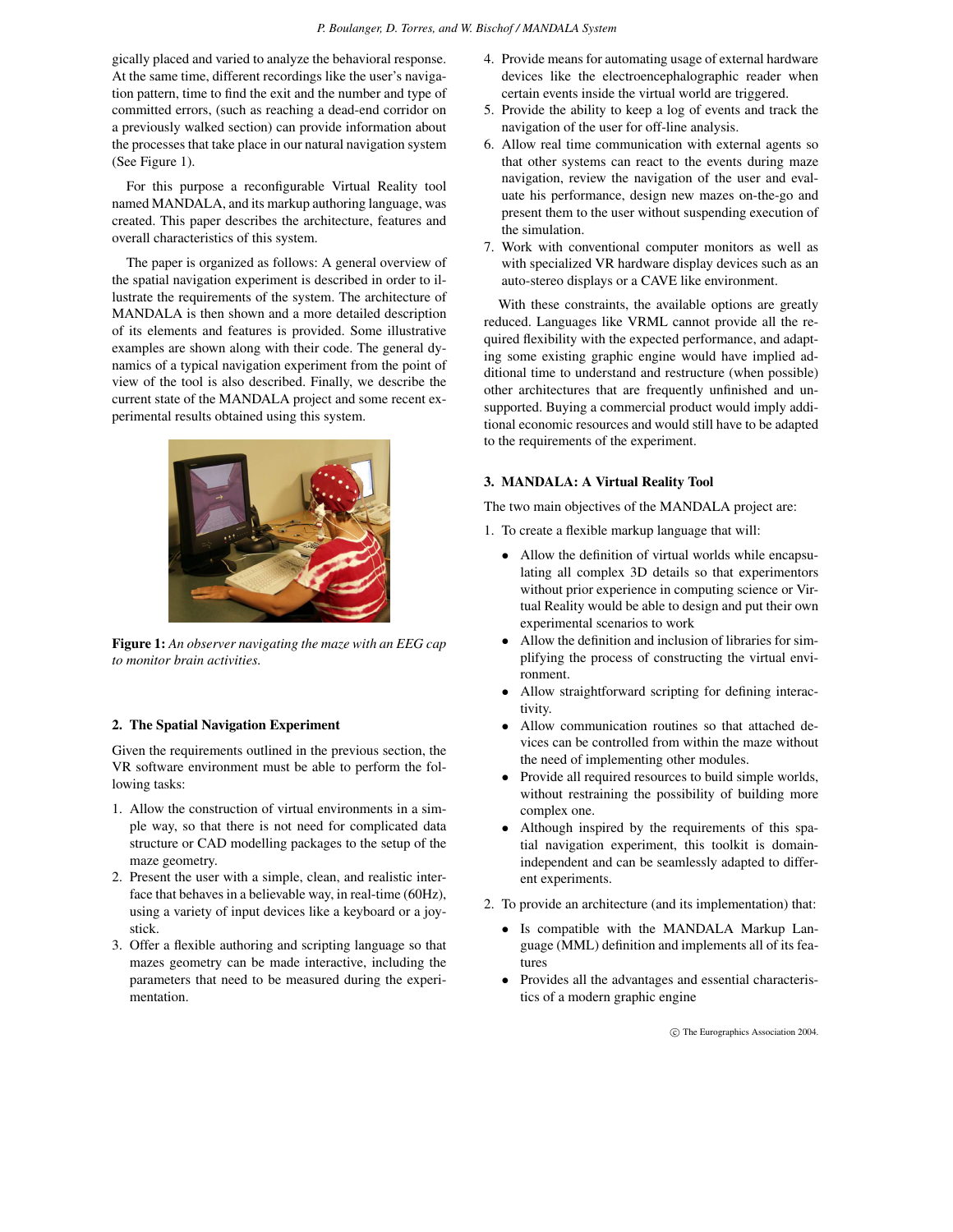- Immediately works with conventional and advanced VR hardware like auto-stereo displays
- Allows concurrent operation and communication with other specialized agents

## **3.1. Overview of the MANDALA Architecture**

The MANDALA general architecture is composed of five layers and two external managers. At the base, we have the *world definition* layer, which contains one or more simple text files written in MML specifying the objects, structures and interactivity of the virtual world. These files may also contain links to various multimedia resources like sounds, textures and other geometric models in different 3D formats. In the next layer an interface that reads, parses and validates the world definition file(s) and converts them into *MANDALA Objects*. In addition there is a series of specialized data structures that actually load external multimedia elements, organize the virtual world resources and keep and optimize the information for quick access from the *real time agents*. In this layer, a collection of agents that handle the realtime logistic of the world is found. Aspects like collision detection, script execution, avatar movement, navigation logging and other dynamic tasks are performed. This layer also administrates information circulating to and from two important external managers, one dedicated to administrate the *input and output devices*, and another that keeps several kinds of communication channels open with the *remote agents*.



**Figure 2:** *The components of the MANDALA architecture.*

The *external devices* manager reads input from the physical navigation controls utilized by the user to navigate through the maze. This abstraction makes it possible to adapt the application to work with simple or advanced input devices without having to change other systems. Output features include communication with hardware devices controlled by the realtime agents. The *remote agents* manager allow to abstract cooperation and communication with other research-specific agents that do not necessarily reside on the same computer. Numerous external agents can be interacting with the MANDALA environment at the same time, sending and receiving messages to supervise the experiment in many forms. This abstraction layer provide the architecture with a great flexibility for implementing domain-specific modules without having to modify the MANDALA architecture. Finally, the *rendering* layer maintains and updates a graphical representation of the state of the virtual world. It is in this layer where some particular graphic library must be used to render the information contained in the MANDALA objects as it is affected by the realtime agents, the external devices and the remote agents.

#### **3.2. The MANDALA Markup Language (MML)**

Let us analyze the structure of a MANDALA file. As mentioned before, all information pertinent to the creation of a virtual world resides in simple text files, just like in html. The structure of a MANDALA file is shown in Figure 3.



**Figure 3:** *Structure of a MANDALA file.*

The two main parts of any MANDALA file are:

- 1. *The Definition Section*: Here all the building blocks required to assemble our world will be defined. All materials, meshes, multimedia elements, included libraries, basic and predefined structures are declared.
- 2. *The Construction Section*: In this section, we take the building block defined in the Definition Section and use them to define the VR world. It contains two important elements:
	- *The world topology*: This structure define how pieces are to be arranged in order to construct the virtual world.
	- *Scripts*: Define a simple pieces of code that indicate actions to be taken when certain events happen somewhere in our virtual world.

Let's analyze in more detail each element of this format.

#### **3.2.1. Definition Section**

The basic construction element for a MANDALA virtual world is a plain *unitary cube*. Imagine an invisible cube in space, an abstract box that occupies an area and waits for things to be placed inside. One can place anything in these boxes and, as they are abstract elements, only what is put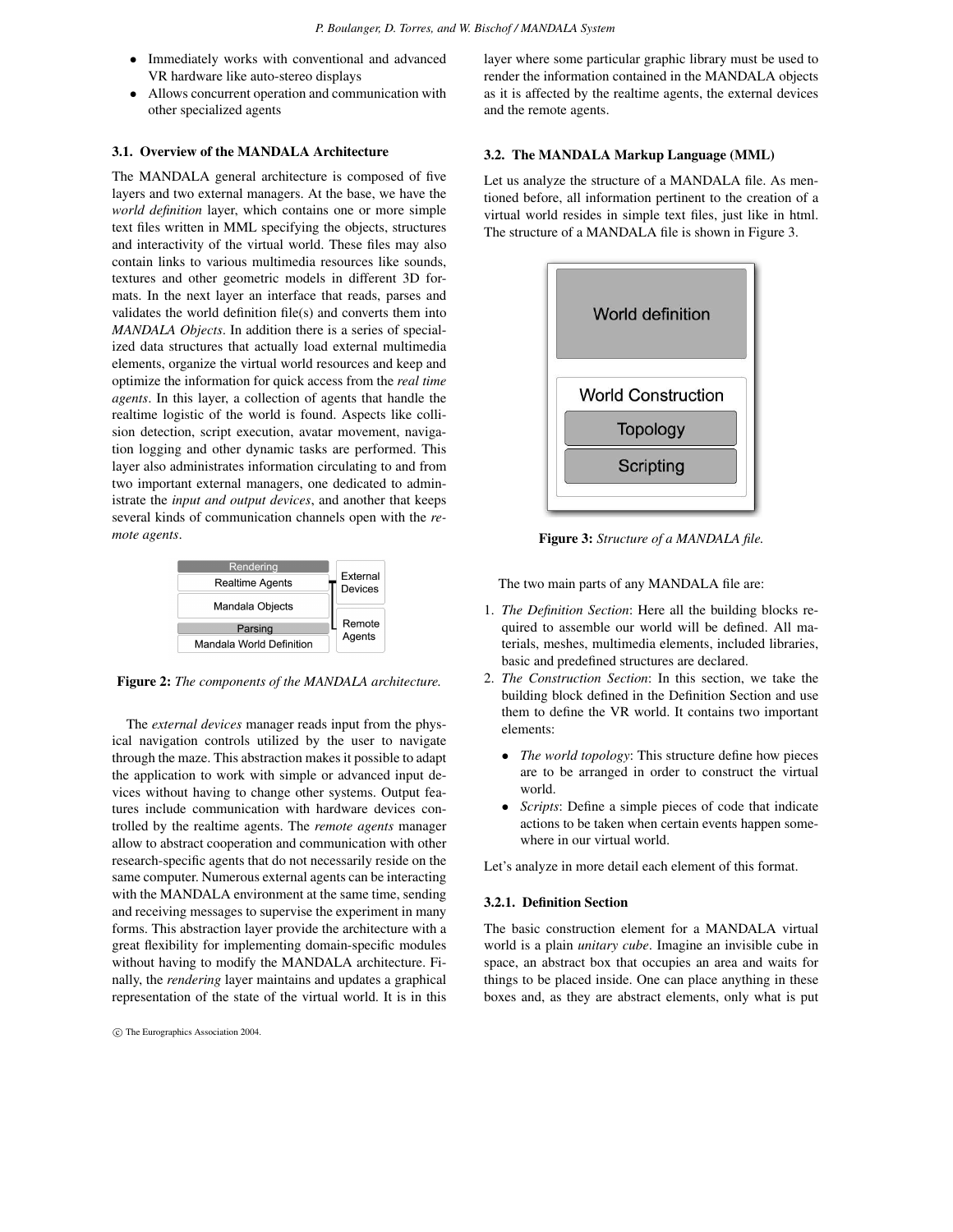inside will actually *exist*. In the MANDALA language this is known as a *cell*. Once a cell is defined many instances of itself can be put together to form a bigger space. As the cell itself was only defined once, the elements it contains are also declared once. In other words, the cell as an *object* is defined and *instances* are connected on the construction section to assemble the virtual world.



**Figure 4:** *Using one cell to build a simple corridor.*

Many things can be put inside a cell. Two basic elements are a floor and a ceiling. Additionally one can put walls, furniture and objects designed in some 3D modelling program, sprites and billboards. The object used for this purpose is called a *panel*. A panel is a link to an external image that will be used as a "wallpaper" for any surface in the world, be it a wall, a ceiling or a floor. Like the cells, once a panel is defined its instances can be used anywhere. In Figure 4, a simple cell is created by specifying a panel to use as the floor. Then, four instances of the same cell are concatenated to create a corridor.

The definition of a panel requires at least a unique *id* and the name of the external file. Additionally one can specify *uv* texture coordinates and RGBA values. As for the cell, an *id* is also required, and the floor and ceiling correspond to the *id's* of the desired panels. Note that the cell is actually *empty* as the floor and the ceiling are definition parameters, but do not contained objects. *Walls*, on the other hand, are to be contained because they can be put anywhere inside the cell. Let us analyze a cell with a single wall as shown in Figure 5.

Walls are defined by two 3D coordinates, the lowerleft (*p*1) and the upper-right (*p*2) corners. The wall of left cell in Figure 5 would have the pair  $p1(0,0,1)$  and  $p2(1,1,1)$  (remember that we are working with unitary cells) while the wall on the right cell would be approximately *p*1(0,0,0.75), *p*2(0.25,1,1). Following this method, vertical walls can be positioned *anywhere* in the cell.

The wall entry needs a panel to decorate it and both 3D coordinates. A cell can hold as many walls as necessary. There



**Figure 5:** *Two different placements of a wall. Axis and origin shown on left cell.*

are more optional parameters like visibility set to default values. During the simulation walls cause automatic collision response, so if a mesh object is put in the cell, collision can be simplified by putting invisible walls around it.

#### **3.2.2. Construction Section**

Cells declared in the definition section will be used to actually *construct* a maze. We have already seen in Figure 4 how a single cell can allow the creation of a whole corridor. It is now necessary to explain how cells are put together. Again, a simple method was considered. In order to create a maze, we use the metaphor of the *watchman*. Imagine a watchman standing at the center of the first cell and deciding where to put the next one, he clearly has four options: *north, south, east* and *west*. Let assume that he places the next cell *west of the current cell* and he now walks to it. He is left with three options since the previous cell remains east. The next cell is placed and he moves again. The watchman can place cells in all available directions at each point and walk to the newly placed cells to put more until the world is finished. To illustrate this concept look at Figure 6.



**Figure 6:** *Two cells building a simple 'T' segment for the maze.*

Assuming we defined cells 'a' and 'b', the MML code to construct the 'T' maze segment is straightforward. Beginning in the dot-marked cell:

```
<!- a simple T-like maze segment ->
    <root cell='a'>
      <north cell='b'>
      <east cell='a'></east>
      <west cell='a'></west>
      </north>
    \langleroot>
```
°c The Eurographics Association 2004.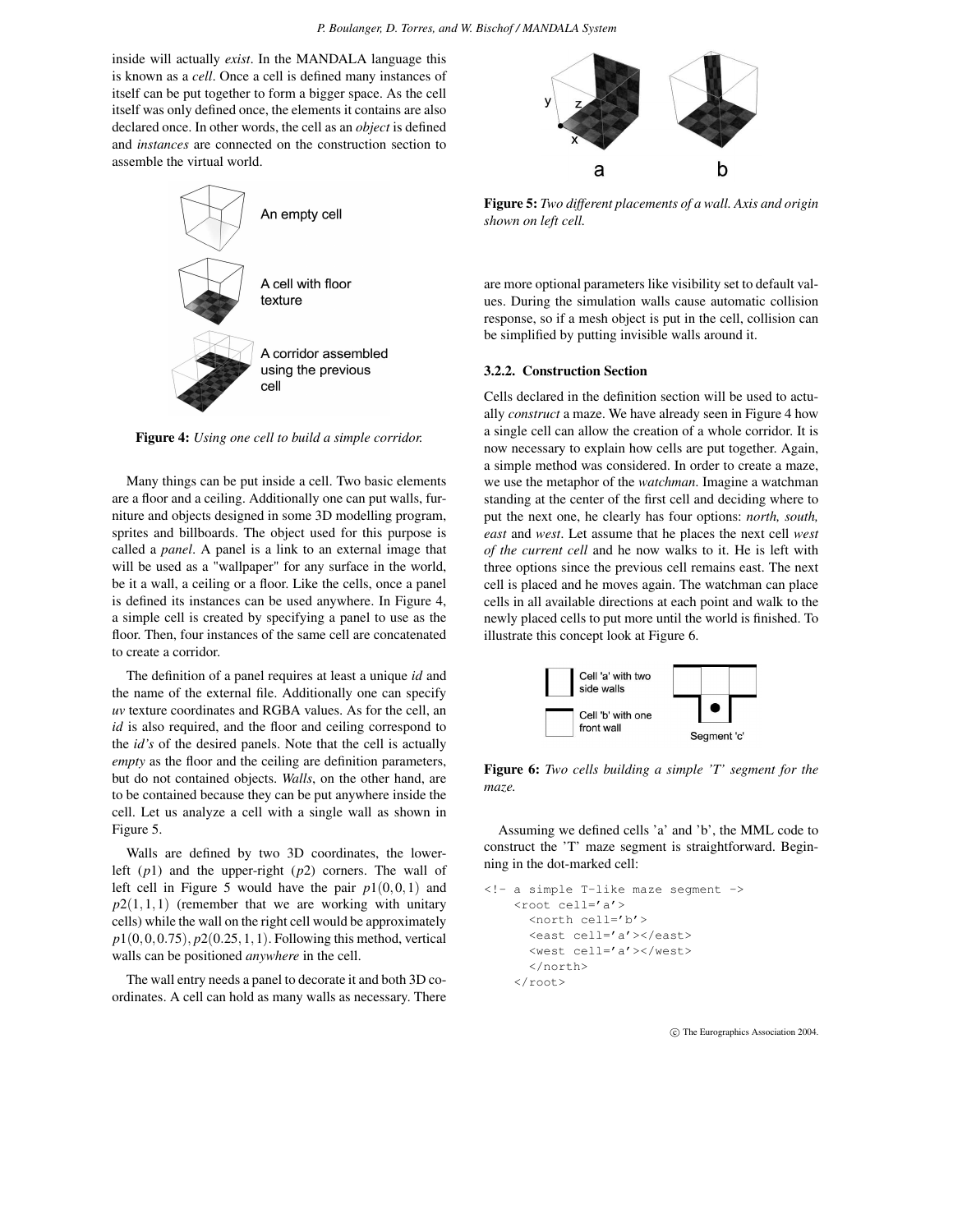It is important to note that the 'a' cells placed east and west are *automatically rotated* so that walls fall in its correct position. Notice also that the nesting capabilities of the markup language allows simplicity when designing the maze. This metaphor also relates to known online text games, where at a given point one might choose to look around and describe objects standing at the four cardinal points. Now imagine that it is desired to reference our 'T' object as if it was a *single entity*, in fact, in MML this is called a *sector* and can be declared with a unique *id* at the definition section. It will look like this:

```
\langle!- assuming cells 'a' and 'b' exist ->
\langle!- this is our simple 'T' sector ->
<sector id='simpleT'>
    <draw cell='a' direction='root'>
      <draw cell='b' direction='north'>
        <draw cell='a' direction='east'>
           <endpoint tag='east'/>
        </draw>
        <draw cell='a' direction='west'>
             <endpoint tag='west'/>
        </draw>
      </draw>
    </draw>
</sector>
```
Notice the endpoint tag. It tells MANDALA where to insert new cells or sectors when indicated to place them with respect to our 'T'. Using just simple T sectors, it is possible to define bigger sectors and reach very high levels of complexity while maintaining simplicity of design. The complete MML file to generate the *mandala-like* maze shown in Figure 8 is listed in Figure 7. Sectors provide a way for defining complete areas in the virtual world, one can create a sector containing a house and then put several houses to form a street with ease. It is possible to concatenate any number and combination of sectors and cells to create an adequate virtual world.In the navigation experiment, special building sets are contained in files to be included in the maze definition file. Including them and putting them together is completely trivial using this framework.

## **3.2.3. Scripting**

Loading a file like the one shown in Figure 7 will immediately put us inside the 3D maze and let us navigate through it, but since this is a domain for investigation and the maze must be interactive, a scripting system was developed. The chosen approach was, once again, very simple. This can be demonstrated with a couple of examples. Suppose we wanted to set some flag to TRUE if the user goes through a certain cell. Later we want to play a sound if the user successfully set the mentioned flag by the time he reached the exit cell. As every cell or sector put in the maze is an instance of the original, it is necessary to identify some special places where something is to happen. This is done by assigning a *label* when placing them in the maze.

°c The Eurographics Association 2004.

```
<?xml version="1.0" encoding="utf-8"?>
<!DOCTYPE maze SYSTEM"mandala.dtd">
<sub>mandala</sub> > <! -</math> the definition section -</sub>
  <definition>
    <!include some files with all the cell>
    <!declarations>
    <include file='myCells.xml'/>
  </definition>
<!- the construction section ->
  <construction>
    <root cell='a'>
   <putsector sector='lotsOfT'
    direction='north'>
   </putsector>
    <putsector sector='lotsOfT'
   direction='south'>
   </putsector>
    \langle root\rangle</construction>
</mandala>
```
**Figure 7:** *The code to produce the maze illustrated in Figure 8.*



**Figure 8:** *A more complex maze using repeating patterns.*

Normally the *as* tag would not be needed. Now it is put to exactly reference these two places. We write two instructions after the topology creation of the maze:

```
<action id='action1' at='checkpoint'
event='avatar_enter'>
<execute function='setVariable'
params='flag,1'/>
</action>
<!- check the flag and play some sound ->
<action id='action2' at='exit'
```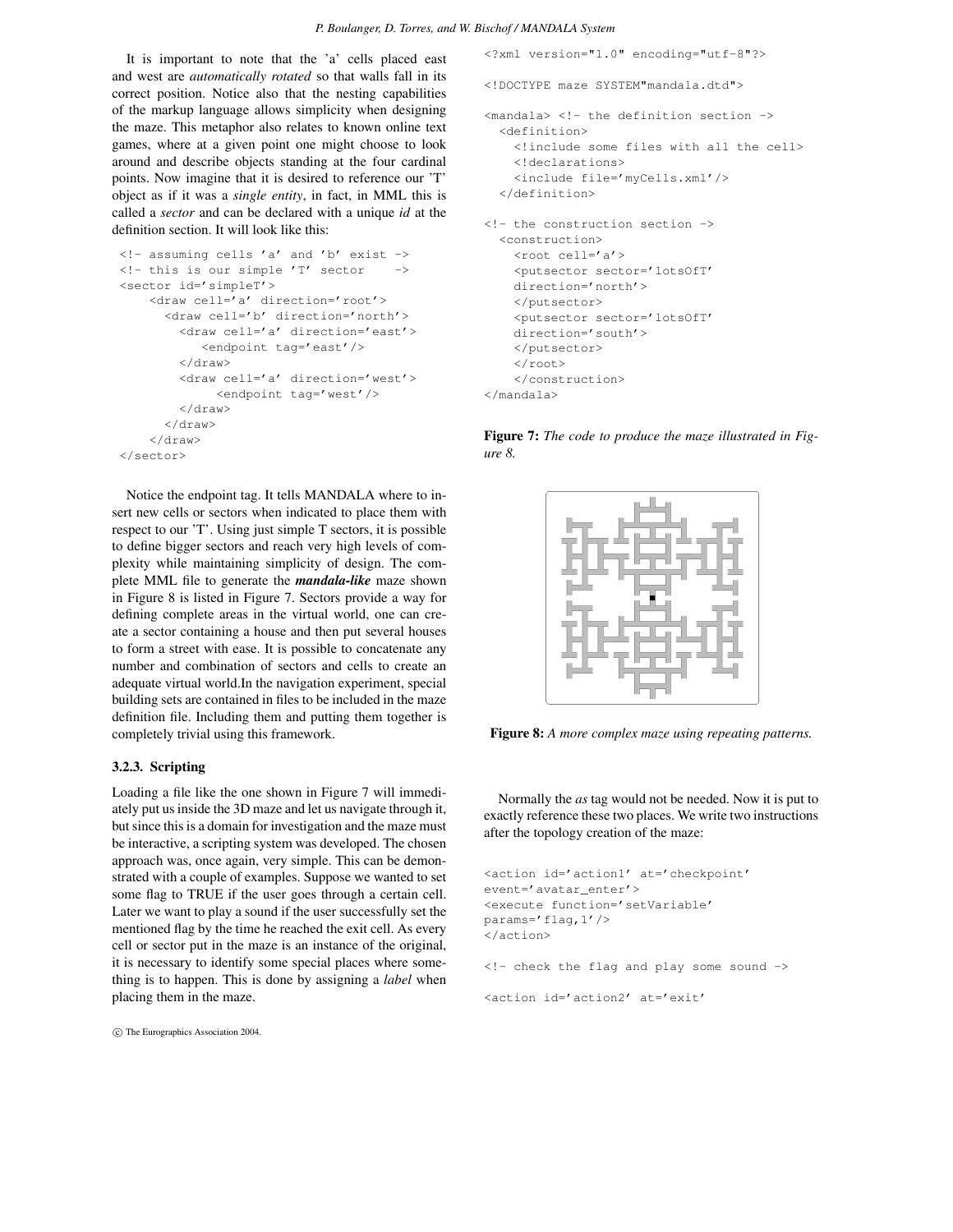```
event='avatar_enter'>
    <condition>
       <require param='flag' value='1'/>
    </condition>
<execute function='soundStart'
params='finale'/>
</action>
```
The first action executes at the cell with label *checkpoint* when the avatar leaves that place, creating a variable called *flag* with value equal to 1. The second action triggers when the user enters the 'exit' cell. If there exists the flag value and its value equals TRUE, then a sound with *id*='finale' will start playing (sounds are created in a similar way than panels, by specifying a file and some unique *id* in the definition section). The *condition* tag tests for several premises required for executing the list of actions. More complicated structures involving AND's and OR's can be also declared. Finally, *avatar\_enter* and *avatar\_leave* are events that tell when the actions are to be triggered.

#### **3.3. The MANDALA Objects**

When the MANDALA application starts, some the virtual world file is read and transformed into *MANDALA objects*, a group of data structures that hold the necessary information for conducting the simulation. This parsing, implemented with help from Xerces [APCH], reads all the definitions and instructions in the MML file and loads into memory all external dependencies like graphics and 3D models. It also generates geometry for supporting the environment and its cells. Many resources like textures and meshes are optimized by keeping just one instance in memory and using it whenever required. At the end of the process the realtime agents find in this layer all the required information to work. The transition from the MML file to the MANDALA objects is shown in Figure 9. Each type of data object is stored in a specialized structure that facilitates the work of agents in the upper layers. Collision geometry, for example, is kept on a dynamic plane shifting using BSP threes[MEL00].

#### **3.4. RealTime Agents: Bringing the Simulation to Life**

The fourth layer of the architecture holds a group of dedicated agents that work with the data maintained in the third layer for various dynamic purposes. This control center is where the real mechanics of the engine take place and where the environment is set in motion. Several agents sometimes work with common information but each one is completely independent of each other. Some examples of these agents are:

• *Avatar Agent*: moves the user across the world, reads input from the external control devices (like a mouse or a keyboard) and updates the position of the avatar. It also control factors like pace speed and camera settings.



**Figure 9:** *Process of data generation for the RealTime engine.*

- *Collision Detection Agent*: reviews the position of moving objects at each time frame and calculates collisions. Sends update messages to agents controlling moving objects to rectify position when a collision is detected (avoiding objects to go through walls, for example).
- *Navigation Agent*: this entity is like an invisible character observing everything that happens in the simulation. It is mainly designed to take notes and produce certain reports with data collected during each experiment.
- *Actions Agent*: constantly monitors events in the maze. Should a documented event trigger some action (specified in the MML file), this agent produces a message, reviews the action and takes pertinent measures.
- *Message Agent*: performs callbacks for certain messages and distributes information across other modules.
- *Remote Communications Agent*: establishes and maintains connections with remote agents so that interaction between MANDALA and other domain-specific agents can take place.
- *Rendering Agent*: provides an interface with the fifth layer of the architecture, orchestrating and optimizing the rendering process. This agent is independent from the chosen graphic environment and library.

This architecture allows the complete replacement or addition of agents without altering other elements. Consequentially, it allows scalability and enhancement of functionality.

#### **4. Experimental Setup**

This section describes a typical spatial navigation test using the MANDALA system and the EEG recorder. The general structure of the experiment is shown in Figure 10.

The observer sits in front of a stereo display with an electroencephalographic (EEG) cap as illustrated in Figure 1. When the experiment begins, all operations are automated.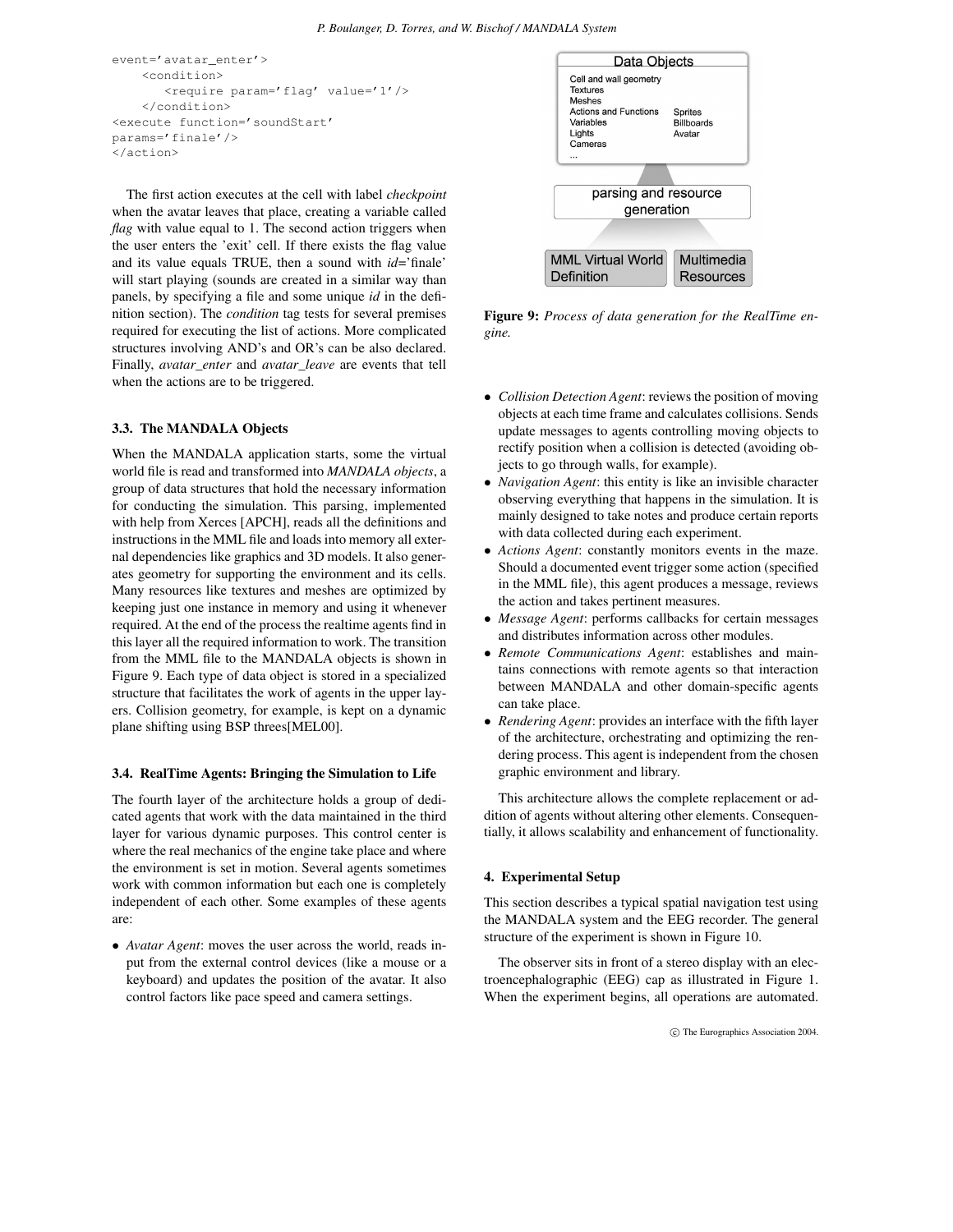#### *P. Boulanger, D. Torres, and W. Bischof / MANDALA System*



**Figure 10:** *Structure of a typical setup for the spatial navigation experiment.*

An agent specialized for this experiment opens a communication channel with MANDALA and orders the selection of an initial maze for the user. From now on this specialized external agent will be simply referred as the *agent* and unless otherwise noted all operations are performed by MAN-DALA. The required maze is loaded and the observer can begin the navigation. When the observer reaches the exit a notification is sent to the agent, which analyze the navigation log. Based on certain rules and the user's performance a new maze can be selected from a collection or created in *realtime*, the old maze is terminated and the new one is loaded and presented to the user, who continues navigation. During navigation, the EEG is continuously recorded. These EEG measurements are then saved with their respective position, type of actions, and time stamp for further analysis.

This experimental cycle (the user navigates the maze, MANDALA keeps a record, communicates with the agent and controls the eeg machine, the agent evaluates the user and creates/selects a new maze) repeats until the last maze is unloaded and MANDALA is instructed to close.

All mazes consisted of a set of T-junctions arranged in such a way that the goal position could be reached from the starting position in a sequence of 10 left or right turns. The layout of one maze is shown in Figure 11, with cell S (on the right hand side) indicating the starting position and cell G (at the top) indicating the goal position. In this case, a sequence of left/right turns LLRRLRLRRL leads from the starting position to the goal position. A set of 10 different mazes was created, and random subsets of these mazes were presented in the experiments.

Several maze views are shown in Figure 12. Depending on the experimental condition, the maze walls could be either plain (Figure 12a) or colored (Figure 12b), and could either have an arrow indicating the correct direction (Figure 12c)

°c The Eurographics Association 2004.



**Figure 11:** *Layout of the maze used in the experiments.*

or not (Figure 12b). Finally, a message on the wall at the end of a hallway indicated the goal position (Figure 12d). Upon entering a new maze, a participant started in the starting cell (cell S in Figure 11) facing the first intersection. As soon as the goal cell (cell G in Figure 11) was entered, the maze was exited and a new maze was entered.



**Figure 12:** *Four different maze views: (a) view of a hallway in a 'plain' maze, (b) view of a hallway in a 'color' maze, (c) view of a hallway in a 'plain' training maze, with arrows indicating the correct direction of navigation, and (d) view of the goal position in a 'color' maze.*

Two different types of mazes were used, plain mazes and colored mazes. In plain mazes, all walls had the same color (see Figure 12a), whereas in the color mazes, the color of each T-junction was chosen randomly from the set blue, cyan, green, red, magenta, yellow. All walls of a single T-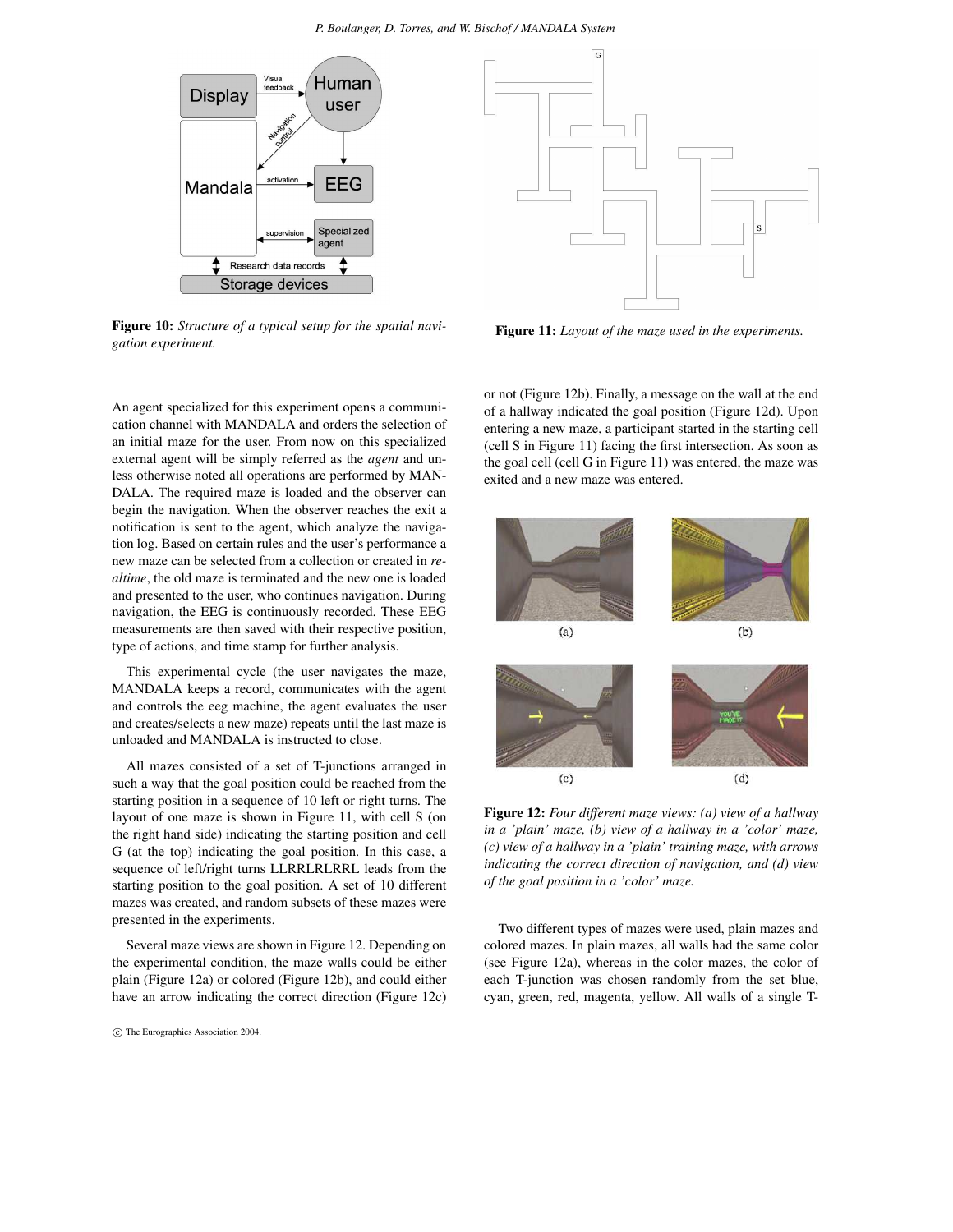maze had the same color (see Figure 12b). The texture of all walls, as well as ceilings and floors did not change.

All mazes were generated in two versions, as training mazes and as test mazes. In training mazes, a large yellow arrow indicated the correct direction at each intersection (see Figure 12c), whereas the arrows were absent in the test mazes.

Fifteen observers (12 male and 3 female) participated in the study. EEG signals were collected from 38 gold electrodes embedded in an electrode cap and amplified using a Neuroscan NuAmp amplifier. Recording locations were based on the electrode placement system of the American Electroencephalographic Society. Horizontal eye movements were monitored with bipolar electrodes on the outer canthus of each eye, and vertical movements were monitored from electrodes placed above and below the left eye. EEG and EOG were recorded at a sampling rate of 500 Hz for the duration of the whole experiment.

Each participant traversed five different mazes, once with arrows in a training trial, followed by (at most eight) test trials, so each participant traversed at least 10 and most 45 mazes. These conditions were presented in a betweensubject design, i.e. each participant traversed either plain or colored mazes.

An EEG was recorded continuously for a complete experimental session. These data were segmented into episodes corresponding to the traversal of a single maze, beginning at the time the starting position (e.g. cell S in Figure 11) was left, and ending at the time the goal position (e.g. cell G in Figure 11) was entered. Each of these maze episodes was analyzed independently.

For a given EEG channel, short-term spectrograms were computed for each maze episode. To this end, discrete Fourier transforms were computed for Hanning weighted windows of 1000 ms duration, with successive windows overlapping by 900 ms. The spectrograms for one maze traversal is shown in Figure 13a. Brightness in each spectrogram is inversely related to the log power of the short-term Fourier spectrum, normalized over a whole episode, i.e. the darker a spectrogram at a given time point and frequency, the higher is the power of the corresponding Fourier component. Episode with strong activity in the theta (4-8 Hz) band should thus show as dark bands.

The analysis of the EEG spectra related theta-episodes during a maze traversal to locations in a maze. An example of this analysis is shown in Figures 13. In this spectrogram, 10 theta episodes are identifiable if one ignores the very last episode that may be related to exiting the maze. Figure 13b shows the corresponding average power of the theta-band (4 - 8 Hz) over time. The time points of the theta episodes allow determining where in the maze the participant was at the time. As in Figure 11, cell S is the starting position, and cell G is the goal position, hence the goal position could be

reached from the starting position in a sequence of turns LL-RRLRLRRL. In Figure 14, the arrows indicate the positions in the maze where a theta-episode occurred. The first five episodes are indicated by single arrows immediately after the participant had turned into one arm of a T-junction and saw a new hallway segment. The last theta-episode occurred, shortly before the last T-junction of the maze. The other four theta-episodes occurred when the participant had made an incorrect navigational decision and walked into an invisible barrier. In each pair, the first theta episode occurred at the barrier, and the second episode occurred in the neighboring cell on the way out from the incorrect T-junction arm, and with the correct T-junction arm in view.

The example in Figures 13 indicates that theta episodes are more likely to occur when a new hallway gets into view or, after a participant has realized that a navigational error has been made (after walking into a barrier). If this is so, then the average power of theta episodes should be higher immediately after a turn in a T-junction than immediately before the junction. In Figures 13c, a T-junction is shown together with a definition of cell types (cells 1/2 immediately before a junction, cell 3 the junction, cells 4/5 immediately after a junction in the correct direction, and cells 7/8 immediately after a junction in the incorrect direction). Figure 13d shows the average power of the theta-band for each of these cell types, for the spectrogram in Figure 13a. It can be seen that the power in the theta-band is higher in cells 4-6, immediately after a turn in a junction.



**Figure 13:** *The top panel shows a magnified view of the spectrogram of a single maze traversal, namely the last one in Figure 12. The middle panel shows the power of the theta band (integrated over the range 4 - 8 Hz) of the spectrogram in the top panel. The bottom panel shows a T-junction on the left, with the direction of correct navigation indicated by the arrow. The histogram on the right shows the average power of the theta components for each of the cell types.*

 $^{\circ}$  The Eurographics Association 2004.